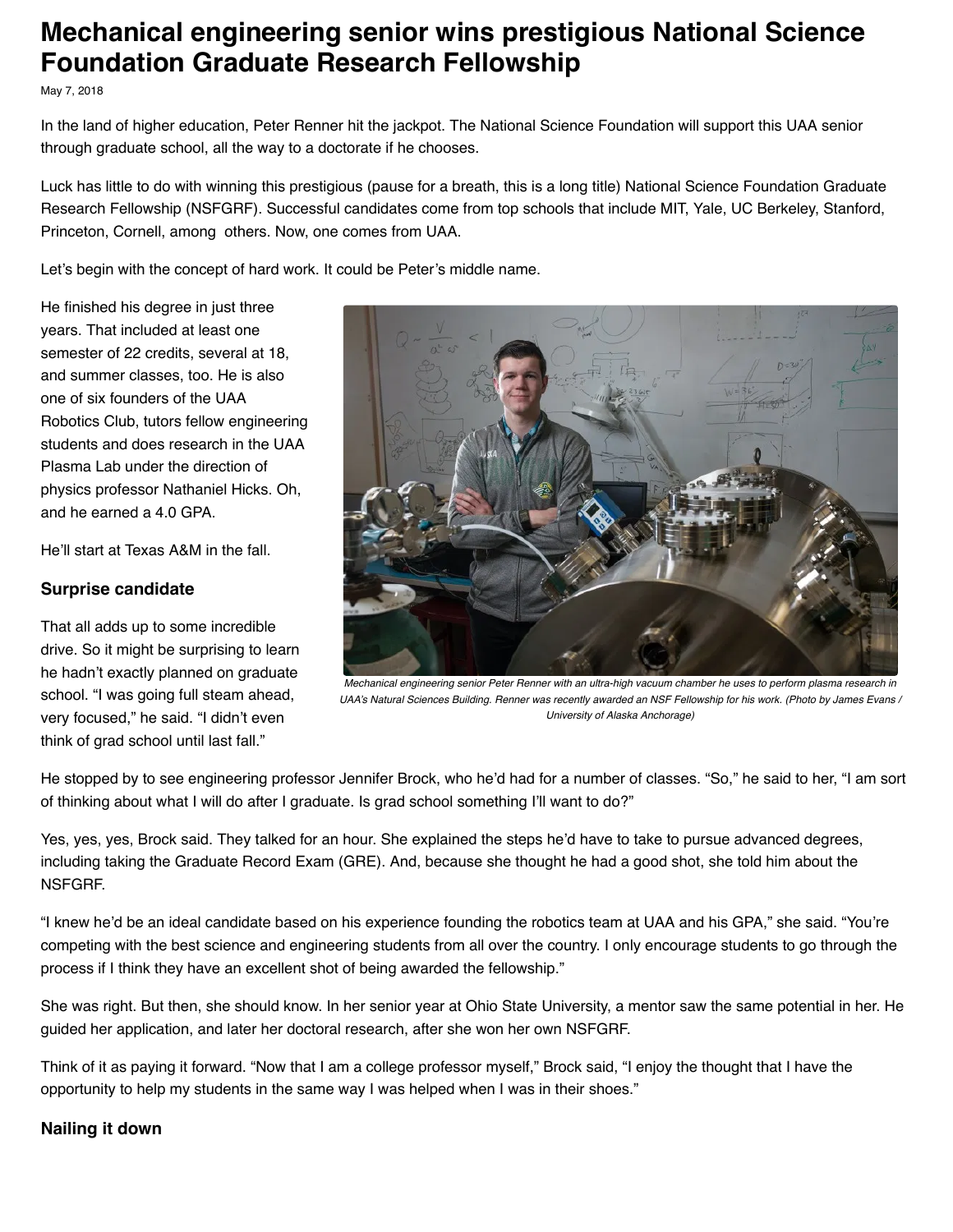So Peter decided to go for the NSFGRF. He first heard about the opportunity in September. The application was due in late October. In between, he decided to take the GRE, just three weeks after first hearing about them from Brock. The exam fell inconveniently — right in the middle of midterms. But he went for it anyway.

"I wanted to include it on my NSF application," he said. "If I did well, I could show them I'm really ready for grad school."

He remembers some sleepless nights during the application process, including the night before the very thing was due.

The application required a statement of purpose ("a three-page essay basically telling them about who I am and why I should get the fellowship") and a mock research proposal. The proposal was the toughest. His project crossed several different fields of science, including biology, chemistry, plasma physics, engineering and medicine. He'd taken classes in some of those areas, but to make sure he had things right, he had five or six faculty review his proposal.

"We sent [the proposal] back and forth several times, but it ended up being a big crunch by the end," he said. "I got several final edits back at 9 or 10 p.m. on the night before the application was due the next day at 5 p.m." He didn't sleep a wink. "I finally finishing the essay at 8 a.m., and of course, I had to head right to class."

He said he greatly appreciates the support from Jennifer Brock throughout the process, and for a final last-day edit from Nathaniel Hicks. He'd been working in Hicks' plasma lab on a number of different projects, and one of them gave birth to his mock research proposal. It focused on the theory that it might be possible to blast cancer cells using plasma.

### **Mock research proposal**

The plasma he's talking about is the fourth state of matter. The first three are solid, liquid and gas. Adding energy to each phase pushes it to the next. Adding energy to gas leads to ionized molecules, or each molecule having a positive or a negative charge. The northern lights are a prime example of plasma, and so are stars.

But back to his proposal. When you generate plasma via air molecules, the air ions turn into what is called RONS, or reactive oxygen nitrogen species. In medicine, RONS can be super deadly to people. Too much of it kills cells, but so does not having enough of it.

He proposed creating a device that could generate RONS plasma so it could be tested on cancer cells. "If you could find a way to simply target the cancer cells without injecting the healthy cells," he said, "maybe you could override the cancer cells and destroy them."

In a word, ambitious.

Faculty who know him expect as much.

Hicks said Peter began making significant contributions as soon as he started working in the plasma lab last fall. "One of the things that impresses me most is his ability to work with others on a team, especially across disciplines and topics." He not only moved some key projects along, Hicks said, but "helped his fellow students make exciting connections across their research areas." He credits Peter with helping build a multidisciplinary team of plasma science and engineering student researchers.

Matthew Cullin, the professor he studied with the most at UAA, was equally impressed.

"He is the top 1 percent because he works harder than the other 99. He is meticulous, organized and extremely detail-oriented, and respected by both faculty and peers. Who knows, maybe he'll end up coming back to UAA as a faculty member."

### **Who is that guy?**

Remember the scene in "Butch Cassidy and the Sundance Kid" when Paul Newman looks back at his indefatigable pursuers and says to Robert Redford, "Who are those guys?"

About now, readers must be asking the same thing about Peter Renner.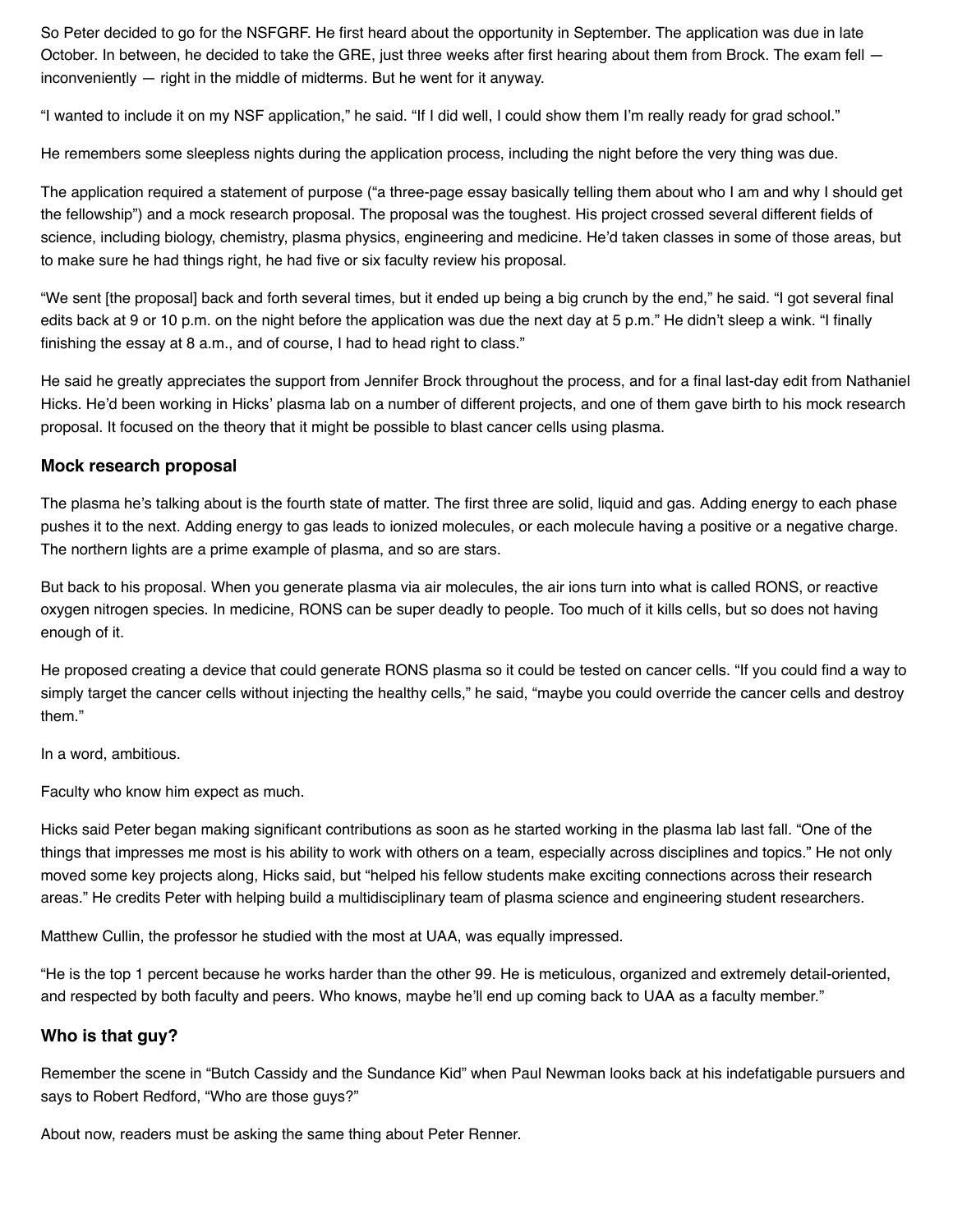He is one of six children in an Air Force family (his father flew F-15 Eagles and now flies for Alaska Airlines). They lived in Florida, England, Oregon and finally Alaska. Because of all that moving around, his mom chose to home school all of them. About the time his father was finishing his military career in Alaska, Peter's oldest sister was completing high school. The family was in love with Alaska, and one by one, his siblings began college at UAA.

His oldest sister earned a UAA nursing degree four years ago. The second oldest has a culinary degree from UAA, and works as a chef at a downtown restaurant. Another sister is graduating this May with her nursing degree, the same time that Peter will graduate in mechanical engineering with a minor in mathematics. A younger brother wants to fly like their father, and is eyeing UAA's aviation tech or aviation management programs. The youngest is 12, so too soon to commit, but the momentum is sure there.

UAA is very affordable, Peter said, and after all, he and his siblings had already seen the world. "Living in England for seven years, we probably went to more than 10 countries for vacation," he said. "It was so possible to take one-week trips to Italy or Germany. I had a very good time seeing the world…"

# **But why work so hard and so fast?**

Part of the answer is that Peter got a head start. He took Calculus 1 in high school, which immediately put him ahead. His freshman engineering cohort had to wait to take that class, while he was advancing to Calculus 2 and 3.

He also had a good friend ahead of him in the program. "As soon as I entered, I wanted to try and catch up with him. In all the classes we were in together, we competed to see who could do better in class. That was a good motivation."

He said his toughest classes came in his freshman year, General Physics 1 and 2. After he survived those, "I really wanted to push myself, to see how far I could go, how many credits I could take at one time."

He realized that taking more classes offered advantages he hadn't foreseen. "Classes build off each other a lot more, and when that happens," he said, "you don't have to study for all the classes as much."

Could that be true? He said Physics 2 and Calculus 3 were good examples.

"I literally went from one class hearing about some material and then went into the next class and got the same material again," he said. "The first time I heard it in Physics, I didn't understand it. But I went right into Calculus and they were teaching it again. And suddenly, it made a lot more sense. It really requires less studying time, per credit or class."

# **Tips from the top**

So he's already explained how to take more classes but study less. He has even more advice for students coming up behind him.

"One of the biggest things that helped me was to build a social life through UAA," he said. "You do it by introducing yourself to people you sit next to, and building on those relationships." One of the first people he introduced himself to in one of his first classes is now one of his best friends, he said. But he's also seen students win jobs and internships through these early connections.

Networks like that led to high-quality study groups, and eventually his role as a tutor.

So, get to know a lot of people. And get involved in extracurricular activities. He said his robotics club work really demonstrated the application side of his engineering degree and helped him develop better communication and project management skills. It all adds up.

"I really enjoyed my time here," he said. "I would like to be able to give back to UAA for giving me such a great start in my engineering life."

Maybe that means coming back as a professor one day. Stay tuned.

Written by Kathleen McCoy for the UAA Office of University Advancement